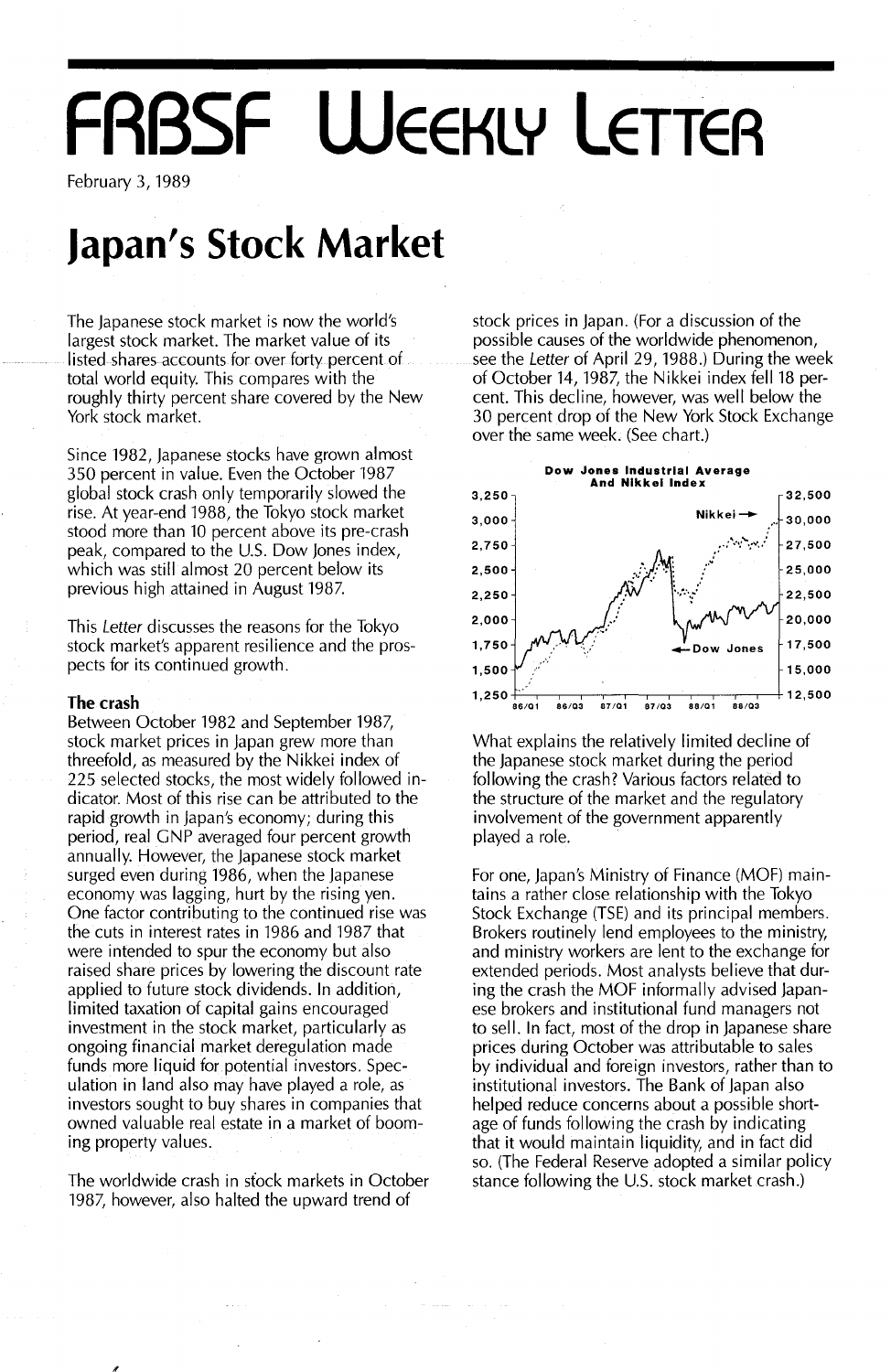## **FRBSF**

A second factor that limited stock sales and kept prices from falling further in the Tokyo market is its relatively high concentration of ownership. Financial and nonfinancial institutions own more than three-quarters of all shares, and a large chunk of these shares are held by groups of shareholders with close business relationships. For example, companies often own shares in their customers or suppliers as tokens of longterm relationships and good faith. In addition, complex webs of cross-shareholdings have arisen because holding companies are banned. By curtailing share trading, the concentrated market structure limited downward pressure on prices.

Not only are shares concentrated in the hands of institutions and industrial firms, but the marketing of them is controlled, as well. Share-holding institutions closely follow the advice of the four leading securities companies, Nomura, Daiwa, Nikko, and Yamaichi, which account for 60 to 75 percent of the trading in Tokyo.

Share-trading rules also may have played a role in limiting the decline of prices during the crash. First, although the Japanese government does not establish specific minimum margin requirements for purchasing stock with borrowed funds, the Tokyo Stock Exchange sets a minimum required payment, which it adjusts depending on market volatility. Similarly, the Tokyo Stock Exchange suspends trading' in a stock if the stock's price rises or falls by more than a predetermined percentage (10-20 percent), or if the number of buy or sell orders exceeds the other by ten times. Such a wide disparity in the numbers of buy and sell orders could be viewed as a signal that stock prices were under pressure since, unlike the specialist system of Wall Street, the *saitori,* or "matchmakers," in Tokyo simply match up buy and sell orders; they do not trade for their own accounts.

In addition, the Japanese government had not yet allowed trading in stock futures and options, nor the use of computer-programmed trades at the time of the crash. (The MOF allowed futures trading in 1988.) In contrast, futures and options trading, as well as computerized program trading, are believed to have exacerbated the decline in the U.S. stock market.

Lastly, prudential regulation of financial institutions in Japan limits the role of such institutions as large active investors in the market. Institutional investors such as life insurance companies, which typically do not have cross-share-holding relationships with other firms, are not permitted to keep more than 30 percent of their assets in shares. These restrictions further lessen the extent to which large blocks of shares are traded in the market.

### **Resurgence**

Since early 1988, the Tokyo stock market has fully recovered from the decline of last year and has surged to new highs. As of the end of December 1988, the Nikkei index stood at 30,159, compared to its pre-crash peak of 26,646, a rise of 13 percent.

Why has Japan's stock market been so resurgent? Are the gains sustainable? Is another crash in the offing?

The general growth of the Japanese economy in the past year has been one factor in the recent stock market surge. Despite a downturn in the second quarter, the economy grew at an average annual rate above five percent over the first three quarters of 1988. Robust growth is expected in 1989.

Several government actions in 1988 also played a significant role in bolstering market confidence and spurring more stock buying in Japan. In January 1988, the MOF postponed for one year new accounting rules on special investment funds called *tokkin,* which offer reduced exposure to capital gains taxes. The new rules originally had been proposed to dampen the speculative use of these funds for tax avoidance. The postponement was adopted in order to deter the large investment institutions, which account for an estimated 70 percent of *tokkin* assets, from selling off their holdings ahead of the end of the fiscal year in March 1988, in order to realize capital losses before the rules applied. The day the postponement was announced the Nikkei index rose 5.6 percent.

In April, the government further bolstered the stock market by ending the tax-free status of \$2.4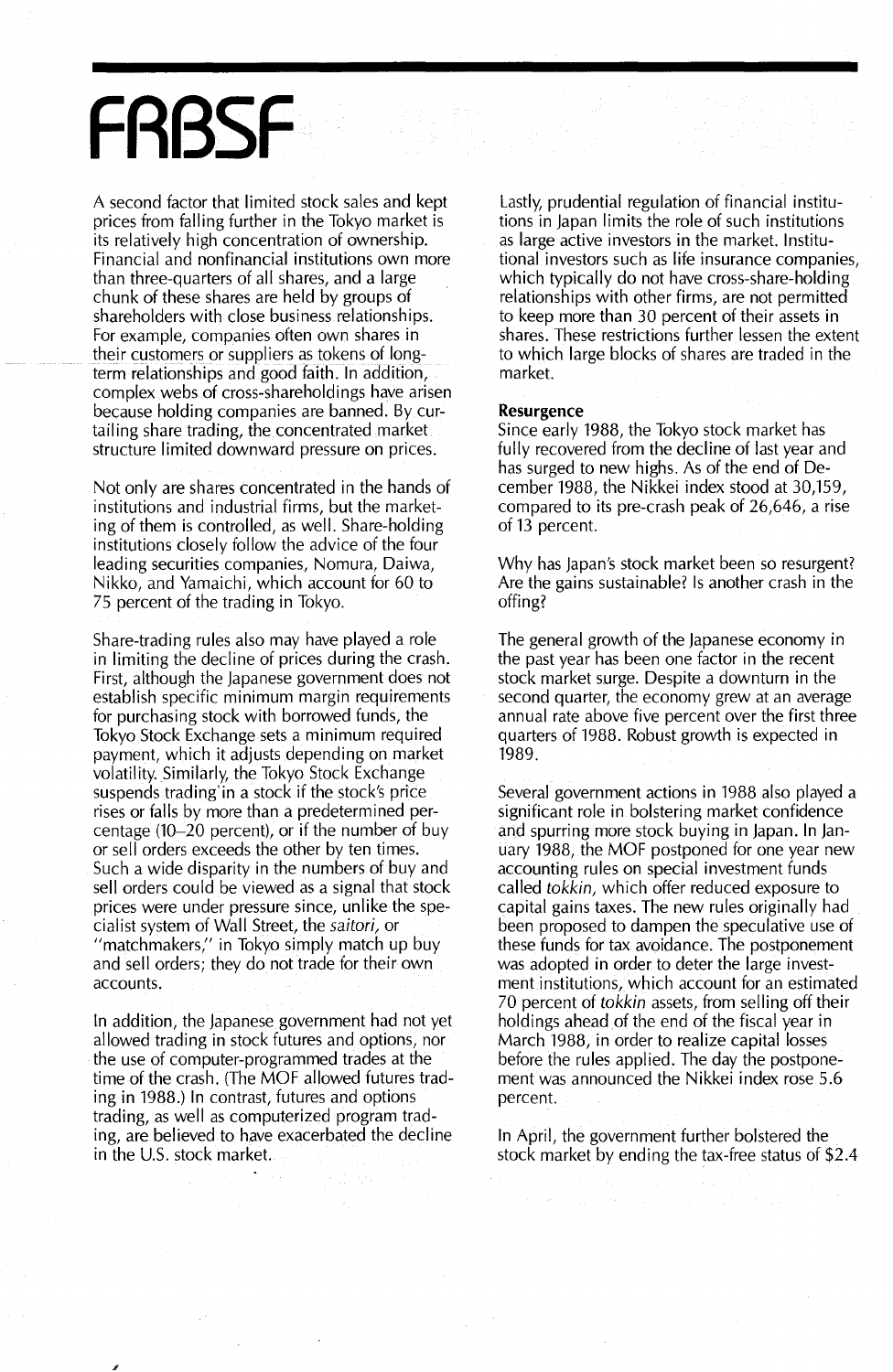trillion in small, low-yield savings accounts, known as maruyu. In response, some of these funds moved into the stock market. Also, the government has allowed life-insurance companies to boost from 3 percent to 5 percent the proportion of their assets that can be placed in tokkin investments. And the opening of stockindex futures trading should increase investor activity in the market by facilitating more sophisticated investment strategies.

### How sustainable is Tokyo's rise?

Many analysts argue, however, that these "fundamentals" still do not justify the heights to which the Japanese stock market has risen. They contend that a speculative bubble is at work in japan, and that it may soon burst. These financial experts worry that should the bubble burst, investors would pull money out of other markets, triggering another worldwide crash.

By American standards, japanese stocks do indeed trade at astronomical prices relative to the earnings of the firms that issued the shares. On the New York Stock Exchange, price-earnings ratios run about 15 to 1, while in Tokyo the multiples are closer to 60 to 1. Nippon Telegraph and Telephone has traded at 158 times its earnings. Relatively low dividend yields are also cited as evidence that shares are overvalued.

However, many japanese analysts argue that these indicators do not represent good measures of the true value of japanese firms. They attribute the high-price earnings ratios in part to accounting rules that allow firms to understate earnings and thereby reduce their taxes. In addition, because many japanese companies cross-hold large blocks of stock issued by other companies, which are seldom traded, few shares are actually bought or sold. As a result, japanese companies

often treat their shares more like bonds, and act to ensure investors steady, though low, dividends, with the investor making money from tax-free capital gains on rising share prices.

Although these arguments suggest that the recent rise in prices is not due to a speculative bubble, further rises on the order of past gains are not likely, either. In fact, several factors may work to slow down the market in the period ahead. Effective capital gains taxes will be raised as a result of the recent tax reform legislation. The real estate market has leveled off, in part because of stricter government requirements for property transactions, abolition of tax breaks on property sales, and government "guidance" encouraging banks to curb their property loans. This is dampening demand for real-estate related stocks. In addition, because private bond markets are relatively undeveloped in japan, japanese firms are expected to issue large amounts of equity in coming months to finance capital expansions. Because of new international guidelines on capital adequacy, japanese banks, which have relatively low accounting capital ratios, also may need to raise new capital. By increasing the supply of equity shares, these factors may slow down the market. Macroeconomic developments, such as higher interest rates, also could slow the flow of funds into equities.

On balance, ongoing financial market deregulation and the general good health of the japanese economy should stimulate the continued flow of investment into the stock market over the long run, though possibly at a slower rate than in the past.

> Reuven Glick Senior Economist

Opinions expressed in this newsletter do not necessarily reflect the views of the management of the Federal Reserve Bank of San Francisco, or of the Board of Governors of the Federal Reserve System.

Editorial comments may be adilressed to the editor (Barbara Bennett) or to the author.... Free copies of Federal Reserve publications can be obtained from the Public Information Department, Federal Reserve Bank of San Francisco, P.O. Box 7702, San Francisco 94120. Phone (415) 974-2246.